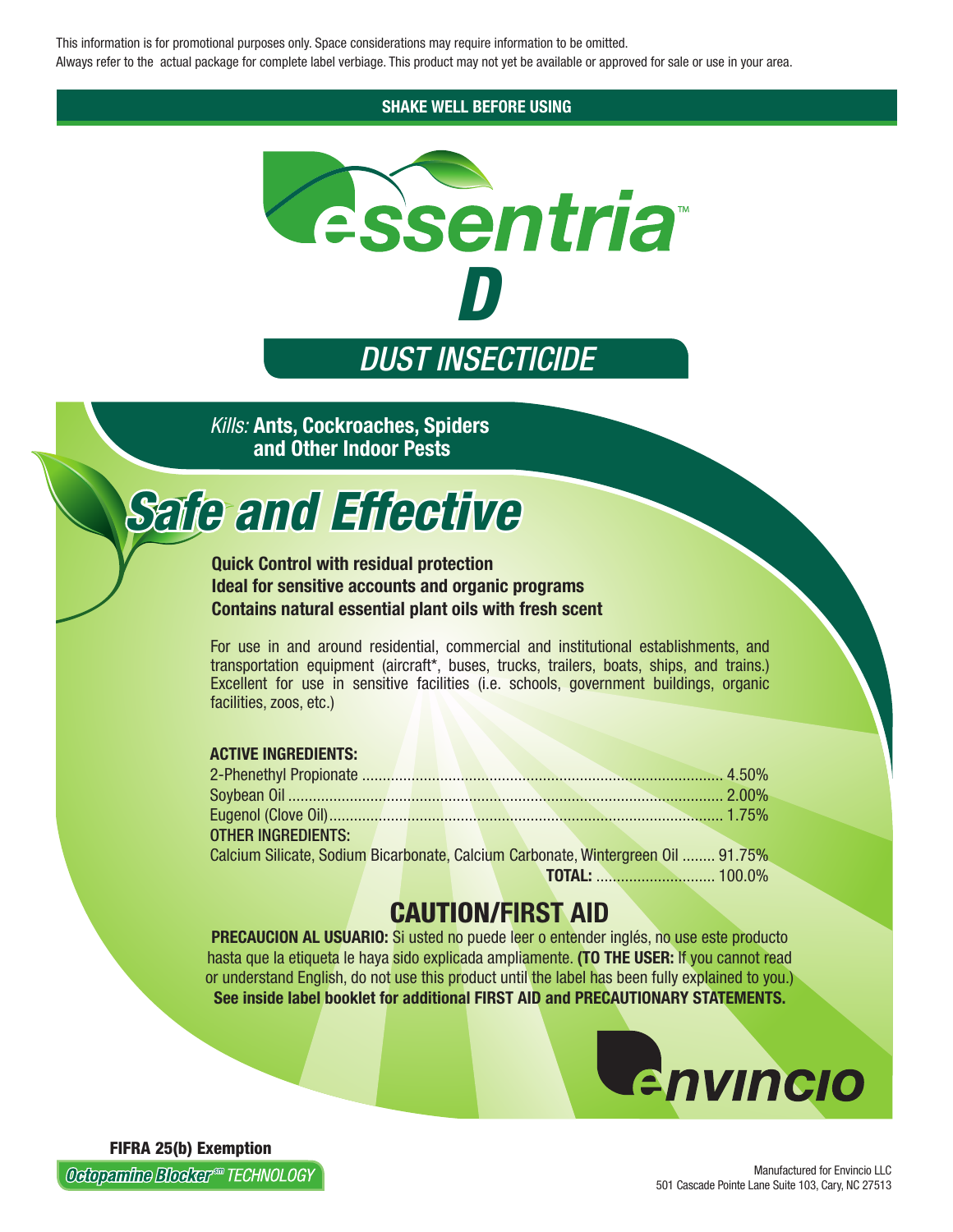## **DIRECTIONS FOR USE**

### **READ ENTIRE LABEL — USE IN ACCORDANCE WITH LABEL INSTRUCTIONS**

Essentria™ D applications may be made using its own container; a hand-held or power duster is also appropriate.

#### **SHAKE WELL BEFORE USING**

FOR CRACK/CREVICE AND VOID TREATMENTS: Apply uniformly in and around areas where insects may be crawling, hiding, or living. The amount to be applied will vary depending on the severity of the problem and the site treated, but should be in the range of 1 to 2 ounces per 100 square feet of surface area. Applications should include, but are not limited to, cracks/crevices and void areas around and behind interior and exterior walls, cabinets, baseboards, moldings, pipe openings, electrical outlets, stairs, window and door frames and appliances. Repeat as necessary.

**FOR BROADCAST TREATMENTS (ATTICS, CRAWL SPACES, FALSE CEILINGS, ETC.):** Apply uniformly around the perimeter and in and around areas where insects may be hiding or living. Apply at a rate of 12 to 16 ounces per 1000 square feet of surface area, depending on the severity of the problem. Repeat as necessary.

**FOR FIRE ANT MOUNDS:** Apply thoroughly over mound until covered.

#### **FOR CHEMICAL SPILL, LEAK, FIRE, OR EXPOSURE CALL:** CHEMTREC 1-800-424-9300

#### **FOR MEDICAL EMERGENCIES ONLY CALL:** 1-866-257-4118

#### **KEEP ALL INSECTICIDES OUT OF REACH OF CHILDREN**

| <b>FIRST AID</b>                     |                                                                                                                                                                                                                    |  |  |  |
|--------------------------------------|--------------------------------------------------------------------------------------------------------------------------------------------------------------------------------------------------------------------|--|--|--|
| If IN Eyes:                          | Hold eye open and rinse slowly and gently with water for<br>15-20 minutes. Remove contact lenses, if present, after the<br>first 5 minutes, then continue rinsing eye. Call a physician if<br>irritation persists. |  |  |  |
| If ON Skin:                          | Wash exposed area thoroughly with soap and water.                                                                                                                                                                  |  |  |  |
| If INHALED:                          | Move exposed person(s) to fresh air. If breathing problems<br>persist, get medical attention.                                                                                                                      |  |  |  |
| If INGESTED:                         | Rinse mouth out with water. Do not induce vomiting. Obtain<br>medical attention if feeling sick or nauseous.                                                                                                       |  |  |  |
| Seek medical attention if necessary. |                                                                                                                                                                                                                    |  |  |  |

#### **PRECAUTIONS**

Caution. May cause eye and skin irritation. Avoid contact with eyes, skin and clothing.

#### **STORAGE & DISPOSAL**

**STORAGE:** Store only in original container in a cool, dry place inaccessible to children and pets.

**DISPOSAL:** Discard in trash collector.